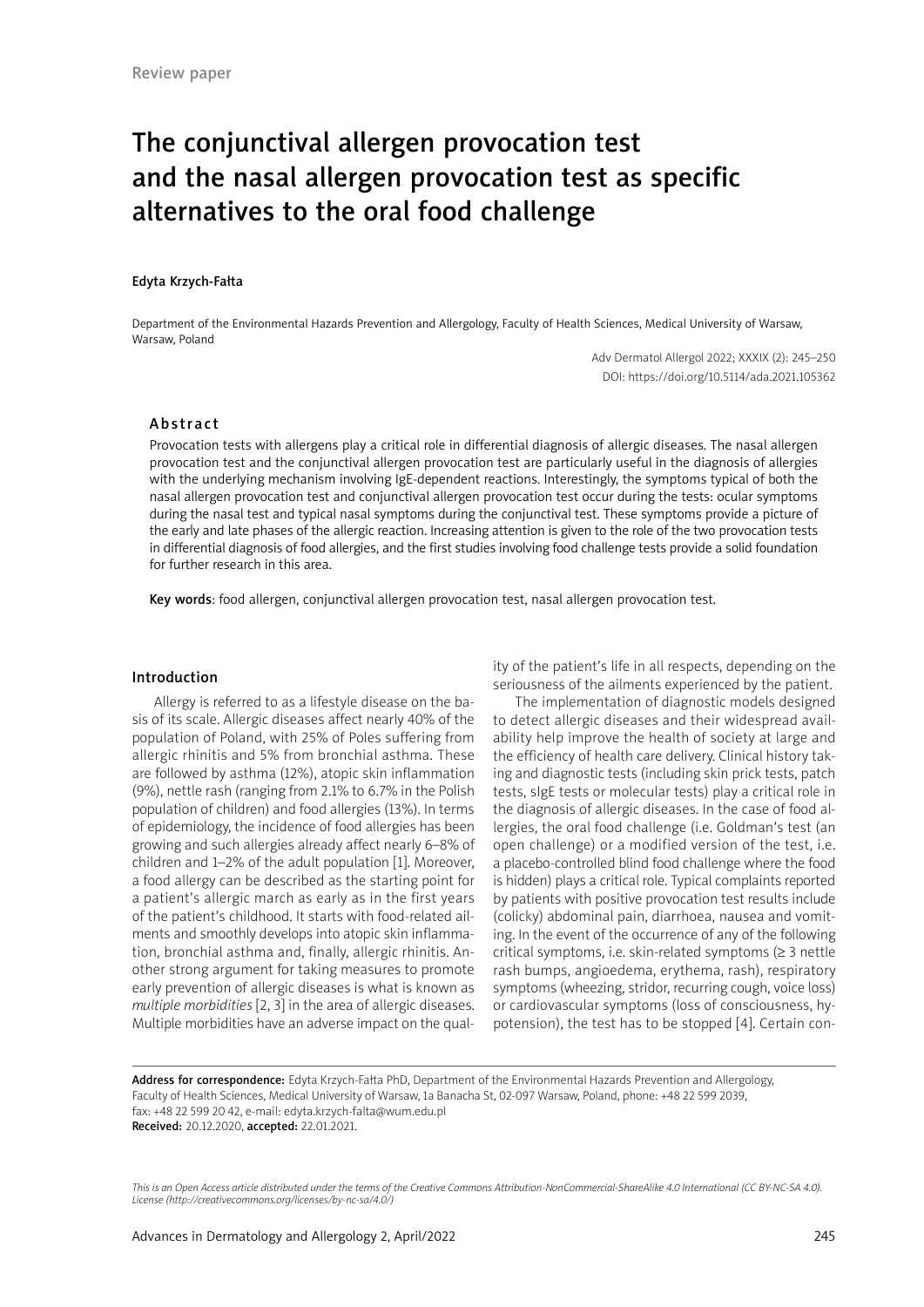straints of the oral food challenge, such as the fact that this test should be performed mainly under hospital conditions, the fact that its availability is limited and the fact that the techniques employed for this test lack objectivity, have a major impact on the result of the test. Conversely, given the constraints of the oral food challenge, the conjunctival allergen provocation test (CAPT) and the nasal allergen provocation test (NAPT) may serve as two alternatives to the challenge. Moreover, the oral food challenge causes symptoms typical of, in particular, the nasal provocation test, which may hypothetically be the answer to the question about the shared reaction mechanism and the role of the nasal cavity in the diagnosis of food allergies together with other conditions.

# The universal nature of the conjunctival allergen provocation test and the nasal allergen provocation test

Frequently, if the discrepancy between a patient's clinical history and the results of diagnostic tests in the areas of rhinoallergology and allergology (Table 1) is considerable, allergen provocation tests are a major part of differential diagnosis and, in some cases, may determine further action in the treatment process. The main argument in favour of such tests is the identification of the factor that triggers symptoms of allergy/oversensitivity to allergens [5–8]. The results of allergen provocation tests are assessed in relation to the early and late phases of the allergic reaction. Critical significance is attached

Table 1. Evaluation of allergen provocation tests [5–8]

to the early phase of the allergic reaction, where the occurrence of a *local shock reaction* causes the release of preformed mediators of the inflammatory reaction, including kinins, tryptase and histamine, in the case of both the CAPT and the NAPT [9]. In the case of the NAPT, it seems that the first 1–30 min of the test is the critical stage, where itching occurs, with sneezing and increased serous discharges at the  $2^{nd}$  and  $3^{rd}$  min and swelling of the nasal mucous membrane at approx. the  $10<sup>th</sup>$  min [5, 9]. In the CAPT, itching occurs after 3 min from the administration of an allergen, followed by conjunctival redness after 5 min. These symptoms last for 15 min. A small percentage (30–40%) of the patients subjected to the NAPT show latephase reactions, such as nasal obstruction and, to a lesser degree, nasal discharges and sneezing [10].

An important aspect, which continues to be a subject of discussion, is the use of objective and subjective techniques to measure the results of provocation tests. The choice of such techniques is crucial. It is also a valuable source of information about the degree of the allergic reaction from the organ subjected to the test. In addition to the techniques specified in Table 1, the results of CAPTs are determined by examining the patient's tears, with other techniques including conjunctival biopsies and the use of confocal microscopy to examine the migration of inflammatory cells. Also, an ophthalmologist may use a slit lamp to measure the results under hospital conditions. In the case of NAPTs, it is acceptable to measure the content of reaction mediators in the nasal lavage fluid, and nasal patency can be evaluated by means of nasal endoscopy.

| Evaluation<br>methods    | Conjunctival allergen provocation test        |                                                                                                                                                                                                                     | Nasal allergen provocation test                                                      |                                                                                                                                                 |
|--------------------------|-----------------------------------------------|---------------------------------------------------------------------------------------------------------------------------------------------------------------------------------------------------------------------|--------------------------------------------------------------------------------------|-------------------------------------------------------------------------------------------------------------------------------------------------|
|                          | Technique                                     | Evaluation                                                                                                                                                                                                          | Technique                                                                            | Evaluation                                                                                                                                      |
| Subjective<br>techniques | Abelson's point-<br>based grading<br>scale    | Redness (0: none, 1: mild.<br>2: medium, 3: severe);<br>Tearing (0: none, 1: watery eyes,<br>2: medium (tearing with nasal<br>discharge), 3: tears dripping);<br>Itching $(0:$ none, 1: mild, $2 \& 3$ :<br>severe) | Visual Analogue<br>Scale (VAS)                                                       | A horizontal 100-mm scale, where<br>0-30 mm means<br>Mild symptoms, 31-70 mm means<br>medium symptoms and 71-100 mm<br>means<br>Severe symptoms |
|                          | Riechelmann's<br>point-based<br>grading scale | 1: no symptoms, 2: itching,<br>redness, foreign body sensation;<br>3: symptoms (1 point) and tearing,<br>bulbar conjunctival injection                                                                              | Likert score                                                                         | 0: none, 1: mild, 2: medium, 3: severe                                                                                                          |
|                          |                                               | 4: symptoms (2 points) and tarsal<br>conjunctiva infiltration, light<br>sensitivity; 5: symptoms (3 points)<br>and conjunctival chemosis, swollen<br>eyelids                                                        | Total nasal score                                                                    | A 12-point<br>scale covering the severity points for<br>the four main symptoms:<br>rhinorrhoea, nasal congestion,<br>sneezing and nasal itching |
| Objective<br>techniques  | Use of a slit lamp                            | Chemosis, swelling, conjunctival<br>congestion (0: none, 1: mild,<br>2: medium, 3: severe)                                                                                                                          | Peak Nasal<br>Inspiratory Flow<br>(PNIF)<br>Acoustic<br>Rhinometry<br>Rhinomanometry | Measurement of cross-sectional areas<br>of the nose<br>$CSA-2 > 40%$<br>Measurement of the amount of air<br>flowing through the nose at 150 Pa  |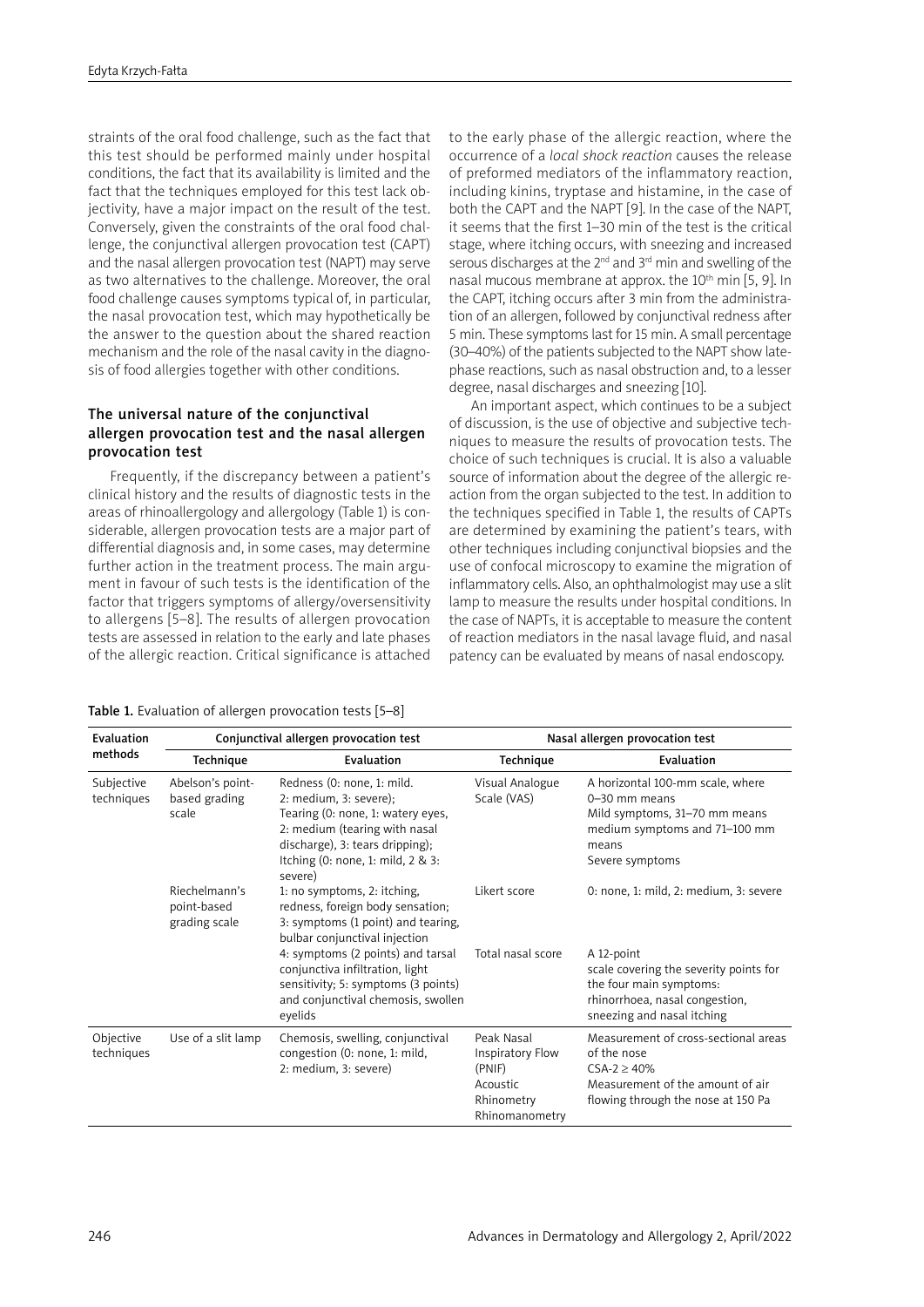| Conjunctival allergen provocation test                                                                                                                                                                                                                                                                                                                                                        | Nasal allergen provocation test                                                                                                                                                                                                                                                                                                                                                                         |  |  |  |
|-----------------------------------------------------------------------------------------------------------------------------------------------------------------------------------------------------------------------------------------------------------------------------------------------------------------------------------------------------------------------------------------------|---------------------------------------------------------------------------------------------------------------------------------------------------------------------------------------------------------------------------------------------------------------------------------------------------------------------------------------------------------------------------------------------------------|--|--|--|
| Identification of a sensitising agent, polysensitization                                                                                                                                                                                                                                                                                                                                      |                                                                                                                                                                                                                                                                                                                                                                                                         |  |  |  |
| Clinical diagnosis differences:                                                                                                                                                                                                                                                                                                                                                               |                                                                                                                                                                                                                                                                                                                                                                                                         |  |  |  |
| - Determination of indications for immunotherapy, determination of allergens directly responsible for the patient's symptoms<br>and the use of this determination to decide on the ingredients of a vaccine and monitoring the effects of desensitisation and<br>pharmacotherapy                                                                                                              |                                                                                                                                                                                                                                                                                                                                                                                                         |  |  |  |
| - Scientific purposes (studying the mechanisms of allergic reactions and of the impact of various agents on such reactions)                                                                                                                                                                                                                                                                   |                                                                                                                                                                                                                                                                                                                                                                                                         |  |  |  |
| - Occupational allergies (e.g. An allergy to latex)                                                                                                                                                                                                                                                                                                                                           | - Diagnosis of persistent rhinitis, chronic rhinitis or occupational<br>rhinitis (a likelihood of asthma) and local allergic rhinitis                                                                                                                                                                                                                                                                   |  |  |  |
| - Differential diagnosis of ocular symptoms                                                                                                                                                                                                                                                                                                                                                   |                                                                                                                                                                                                                                                                                                                                                                                                         |  |  |  |
| $-$ Diagnosis of a food allergy*                                                                                                                                                                                                                                                                                                                                                              |                                                                                                                                                                                                                                                                                                                                                                                                         |  |  |  |
| Contraindications against allergen provocation tests                                                                                                                                                                                                                                                                                                                                          |                                                                                                                                                                                                                                                                                                                                                                                                         |  |  |  |
| Absolute contraindications                                                                                                                                                                                                                                                                                                                                                                    |                                                                                                                                                                                                                                                                                                                                                                                                         |  |  |  |
| A past anaphylactic reaction                                                                                                                                                                                                                                                                                                                                                                  |                                                                                                                                                                                                                                                                                                                                                                                                         |  |  |  |
| A contraindication against administration of adrenaline, treatment with $\beta$ -adrenolytic drugs and angiotensin-converting enzyme<br>(ACE) inhibitors<br>No access to the medication and equipment necessary to respond to anaphylactic shocks                                                                                                                                             |                                                                                                                                                                                                                                                                                                                                                                                                         |  |  |  |
| An active condition affecting the organ to be subjected to the test (rhinitis, conjunctivitis, food allergy*, oversensitivity to<br>medication, allergy to hymenoptera venoms), uncontrolled bronchial asthma and other diseases                                                                                                                                                              |                                                                                                                                                                                                                                                                                                                                                                                                         |  |  |  |
| Unstable ischemic heart disease and severe circulatory failure                                                                                                                                                                                                                                                                                                                                |                                                                                                                                                                                                                                                                                                                                                                                                         |  |  |  |
| Pregnancy and lactation                                                                                                                                                                                                                                                                                                                                                                       |                                                                                                                                                                                                                                                                                                                                                                                                         |  |  |  |
| Pollen seasons                                                                                                                                                                                                                                                                                                                                                                                |                                                                                                                                                                                                                                                                                                                                                                                                         |  |  |  |
| Other eye diseases                                                                                                                                                                                                                                                                                                                                                                            | - Systemic immunotherapy                                                                                                                                                                                                                                                                                                                                                                                |  |  |  |
| Eye surgery within the last 6 months                                                                                                                                                                                                                                                                                                                                                          | - Other systemic diseases                                                                                                                                                                                                                                                                                                                                                                               |  |  |  |
|                                                                                                                                                                                                                                                                                                                                                                                               | Relative contraindications                                                                                                                                                                                                                                                                                                                                                                              |  |  |  |
|                                                                                                                                                                                                                                                                                                                                                                                               | Age under 5 years                                                                                                                                                                                                                                                                                                                                                                                       |  |  |  |
|                                                                                                                                                                                                                                                                                                                                                                                               | Unavailability of standardised allergen extracts                                                                                                                                                                                                                                                                                                                                                        |  |  |  |
|                                                                                                                                                                                                                                                                                                                                                                                               | Nasal deformation and anatomical defects (choanal atresia, nasal<br>septum perforation, a considerable curvature of the nasal septum)                                                                                                                                                                                                                                                                   |  |  |  |
|                                                                                                                                                                                                                                                                                                                                                                                               | - Nasal polyps and atrophic rhinitis, adenoid hypertrophy                                                                                                                                                                                                                                                                                                                                               |  |  |  |
|                                                                                                                                                                                                                                                                                                                                                                                               | Temporary contraindications                                                                                                                                                                                                                                                                                                                                                                             |  |  |  |
|                                                                                                                                                                                                                                                                                                                                                                                               | Vaccination (1 week)                                                                                                                                                                                                                                                                                                                                                                                    |  |  |  |
|                                                                                                                                                                                                                                                                                                                                                                                               | - A severe bacterial or virus infection of the airways (4 weeks)                                                                                                                                                                                                                                                                                                                                        |  |  |  |
|                                                                                                                                                                                                                                                                                                                                                                                               | Nasal surgery and nasal sinus surgery (6-8 weeks)                                                                                                                                                                                                                                                                                                                                                       |  |  |  |
|                                                                                                                                                                                                                                                                                                                                                                                               | - Drinking alcohol and/or smoking within 24-48 h before the NAPT,<br>eating spicy food and/or drinking coffee                                                                                                                                                                                                                                                                                           |  |  |  |
| Pharmacological preparation for the test                                                                                                                                                                                                                                                                                                                                                      |                                                                                                                                                                                                                                                                                                                                                                                                         |  |  |  |
| Stop taking the following local medications: antihistamines<br>(3 days-4 weeks), mast cell stabilisers (three 24-hour periods),<br>glucocorticoids (1-4 weeks), non-steroidal anti-inflammatory<br>drugs (7 days), cyclosporine A (7 months)<br>The following systemic medications: antihistamines (5 days<br>-4 weeks), glucocorticoids (2-4 weeks), antileukotrienes<br>$(21 \text{ days})$ | Stop taking the following local medications: antihistamines<br>(two 24-hour periods), mast cell stabilisers (two 24-hour periods),<br>glucocorticoids (two 24-hour periods), ophthalmic non-steroidal anti-<br>inflammatory drugs (7 days), ophthalmic cyclosporine A (7 days)<br>The following systemic medications: antihistamines (7 days),<br>glucocorticoids (14 days), antileukotrienes (21 days) |  |  |  |

Table 2. Indications for and contraindications against allergen provocation tests [5–8]

Both the CAPT and the NAPT are generally considered to be safe methods [6, 8]. It is, however, not less important to take into account the absolute and relative contraindications (Table 2) and to follow the test

protocol(s) (Table 3) in the selection of patients for the tests. It is also important to keep the patient under observation for at least 30 min to be able to respond to any adverse effects that may occur some time after the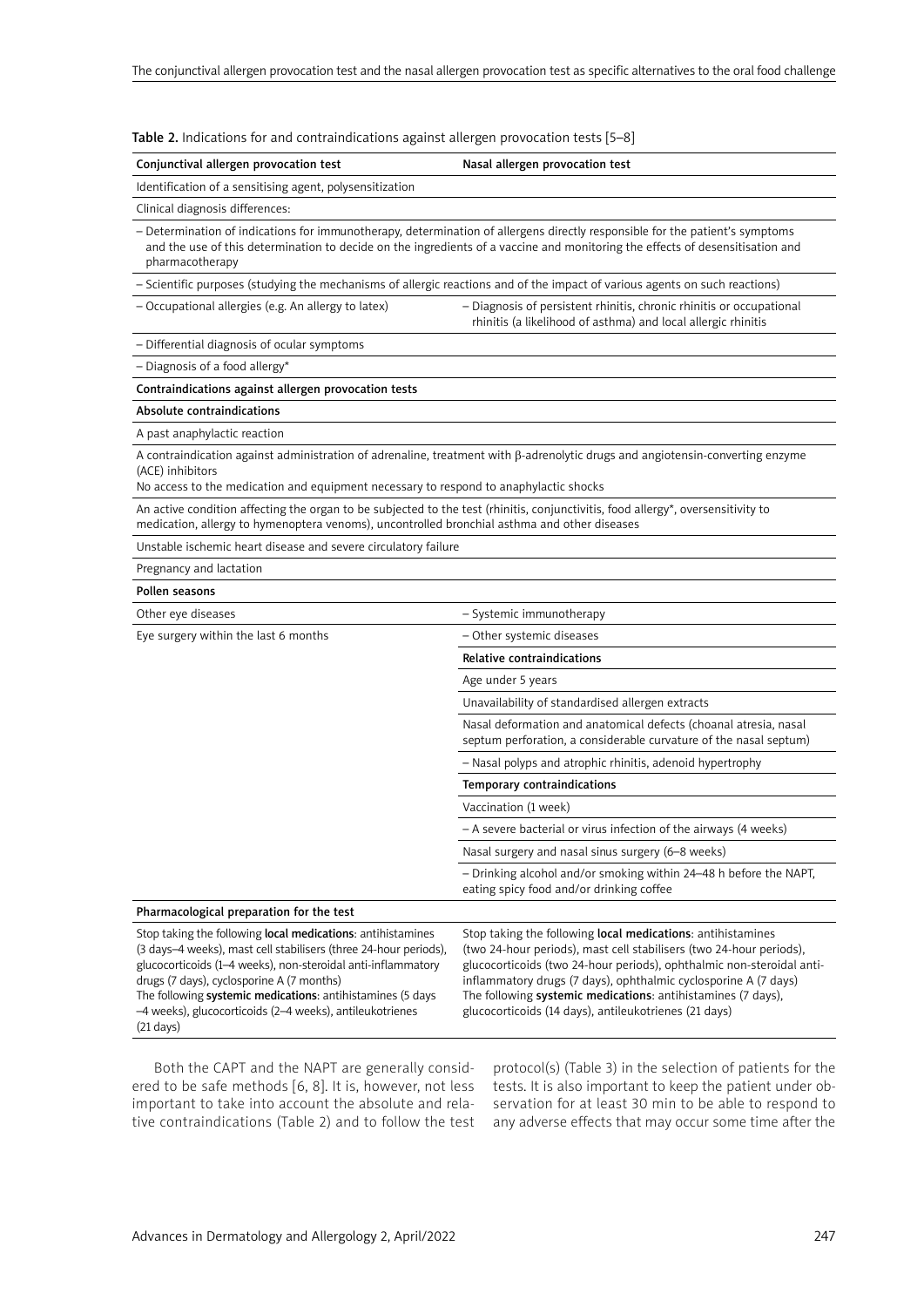Table 3. Provocation test protocols [6, 7]

| Conjunctival allergen provocation test                            | Nasal allergen provocation test                                   |  |
|-------------------------------------------------------------------|-------------------------------------------------------------------|--|
| Pre-test adjustment (15 min)                                      | Pre-test adjustment (15 min)                                      |  |
|                                                                   |                                                                   |  |
| Take measurements using subjective and objective methods          | Take measurements using subjective and objective methods          |  |
|                                                                   |                                                                   |  |
| Administer a control formulation into the outer layer of the      | Administer a control formulation intranasally                     |  |
| eyeball                                                           |                                                                   |  |
|                                                                   | $10 \text{ min}$                                                  |  |
| 15 min                                                            |                                                                   |  |
|                                                                   | Take measurements using subjective and objective methods          |  |
| Take measurements using subjective and objective methods          |                                                                   |  |
|                                                                   | *If the reaction is positive, discontinue the test and administer |  |
| *If the reaction is positive, discontinue the test and administer | the necessary medication!                                         |  |
| the necessary medication!                                         |                                                                   |  |
|                                                                   | **Negative reaction                                               |  |
| **Negative reaction                                               |                                                                   |  |
|                                                                   | Administer an allergen (2 doses, both sides)                      |  |
| Administer an allergen into the other eye                         |                                                                   |  |
|                                                                   | 10 min                                                            |  |
| 15 min                                                            |                                                                   |  |
|                                                                   | Take measurements using subjective and objective methods          |  |
| *If the reaction is positive, discontinue the test and administer |                                                                   |  |
| the necessary medication!                                         | <b>Negative reaction</b>                                          |  |
|                                                                   |                                                                   |  |
| Keep the patient under observation for 2 h!                       | $10 \text{ min}$                                                  |  |
|                                                                   |                                                                   |  |
|                                                                   | Take measurements using subjective and objective methods          |  |
|                                                                   |                                                                   |  |
|                                                                   | *If the reaction is positive, discontinue the test and administer |  |
|                                                                   | the necessary medication!                                         |  |
|                                                                   |                                                                   |  |
|                                                                   | Keep the patient under observation for 30 min!                    |  |

test, particularly for patients with bronchial asthma as a co-occurring condition, by monitoring the function of the patient's lower respiratory tract (the use of spirometry is recommended as is the measurement of the level of nitrogen oxide in the air exhaled). Early-phase complications include itching and swelling of the nasal part of the pharynx, eustachian tube obstruction (a feeling of blocked ears), sinusitis, conjunctivitis, laryngeal symptoms, cough, bronchoconstriction and, although hypothetically extremely rare, systemic anaphylactic reactions (nettle rash or anaphylactic shock). In contrast, the symptoms that may occur in the late phase of the allergic reaction include nasal and bronchial symptoms, i.e. swelling of the mucous membrane of the nose, bronchial hyperresponsiveness and bronchoconstriction.

Provocation tests may be performed through either titration or administration of only one dose of an allergen, depending on the purpose of the test, i.e. diagnosis or research. The use of titration, where an allergen is administered in increasing doses, carries the potential risk of adverse symptoms occurring as a result of combining allergen doses in both the CAPT and the NAPT. The allergen doses for use in a titration test should be prepared under laboratory conditions in accordance with the enclosed test protocol (e.g. in SBU/ml, the first dose could be 5 SBU/ml, followed by 50 SBU/ml, 160 SBU/ ml, 500 SBU/ml, 1,600 SBU/ml and 5,000 SBU/ml; or 1 : 1000, 1 : 100 and 1 : 10 solutions). A single dose is the one that triggers the threshold reaction, e.g. 5,000 SBU/ml. It is administered intranasally into the region of the head of the inferior nasal concha in the NAPT. In the CAPT, the allergen should be administered into the conjunctival sac of the eye (the inferior temporal quadrant: 1 drop, 20 μl). The allergens for provocation tests should be standardised allergens (with the right pH value being neutral and with the acceptable units being: SQ-U/ml, SBU/ml, AU/ml, HEP/ml or w/v% (allergen levels and responses are expressed: in standardized biological units, protein nitrogen; by weight – by volume). They should be stored at a temperature of 4°C (and heated to room temperature before they are administered). In the case of the NAPT, two doses of the allergen (0.05 ml per dose) should be administered into both sides of the nasal cavity using the traditional method by means of an atomizer (10  $\pm$ 2%). In the CAPT, the allergens (20–40 μl) should be administered by means of a laboratory pipette for dos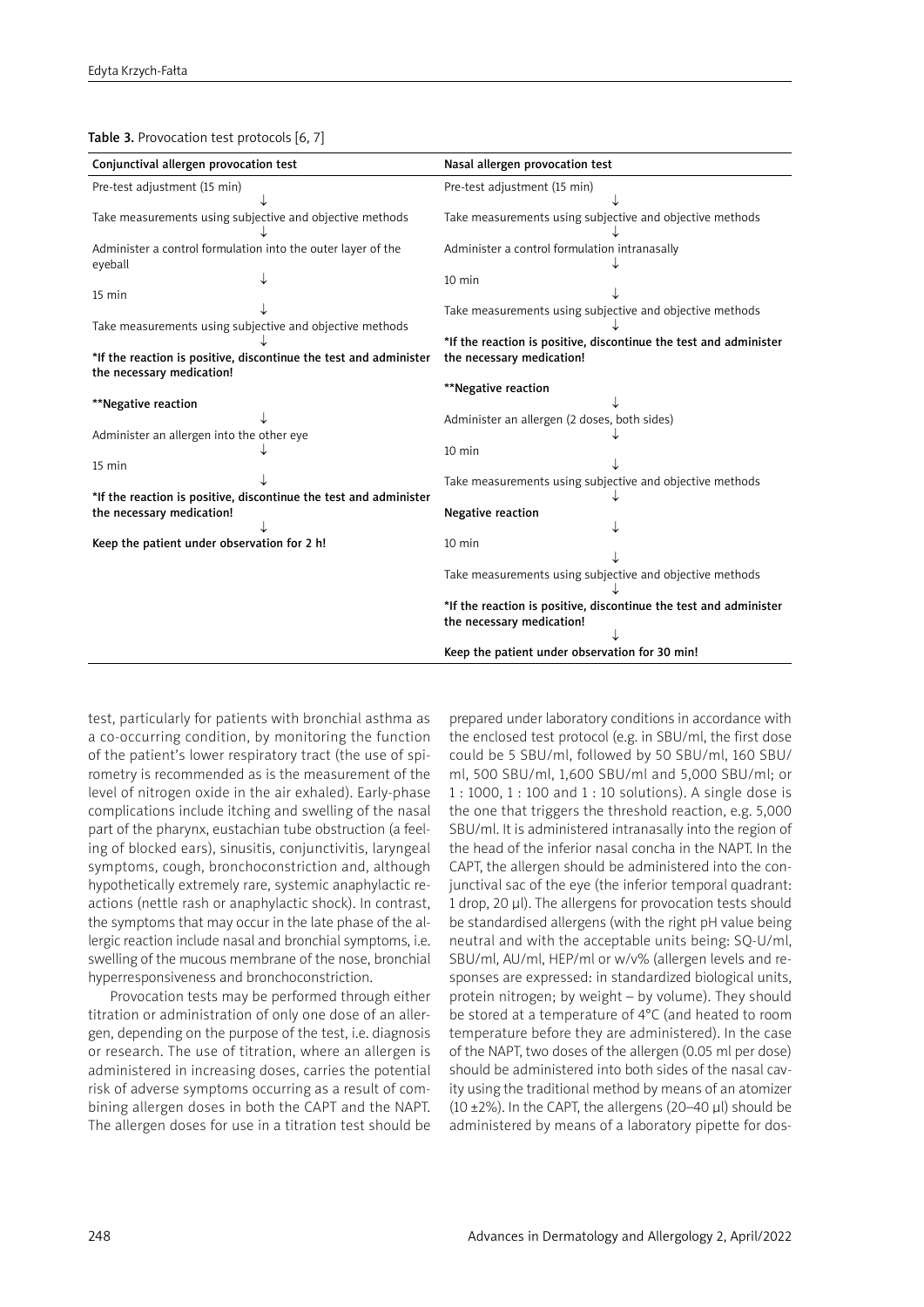age accuracy and precision. The recommended conditions in the room for provocation tests are a temperature of 20 ±1.5°C and a humidity of 40–60%. It also important to ensure that the room is free from inhalation irritants (such as methacholine) that may affect the epithelial lining of the respiratory tract or the eyes [7, 8, 11, 12].

The results of CAPTs and NAPTs should be interpreted on the basis of all the clinical indicators used to measure the response of the challenged organs to the allergens administered in the tests.

# Conjunctival and nasal provocation tests with food allergens

The nasal cavity, like the organ of sight, is a well-vascularised area and contains a large number of mast cells, which is of significance when measuring the degree of allergic reactions. Diagnostic testing for food allergies is given special attention by the experts behind the European Nasal Provocation Test Standardization Consensus; it should also be noted as an indication for CAPTs. (Clinical) studies are increasingly reported in the literature which confirm the need for the above provocation tests to be used in the case of additional categories of patients with food allergens, including patients allergic to milk, eggs and peanuts. One example is a study where a group of young children (*N* = 102 and 28 children in the control group) allergic to peanuts were subjected to CAPTs. The tests showed, quite unexpectedly, some ground-breaking results. The results of the CAPTs for 81 children with a confirmed double blind placebo oral provocation test were positive; the specificity and sensitivity levels were 0.83 and 0.96, respectively. It needs to be noted that no adverse effects were identified in the CAPT, unlike in the oral food challenge. The study included CAPTs (titration tests: 1 : 80, 1 : 40, 1 : 20, 1 : 10 and 1 : 1) and a double blind placebo oral provocation test (allergen concentrations: 3 mg, 10 mg, 30 mg, 100 mg, 300 mg) showed no or mild general symptoms in 97% of the subjects and moderate symptoms in 3.3% and 25.7%. Unlike in the oral food challenge, no severe reactions were identified in the CAPTs. Based on the results of the study, the authors estimate that the risk of moderate and severe general symptoms in the oral food challenge is nearly ten times higher compared to that for the CAPT [13]. Similarly, Kvenshagen *et al.* showed in a study involving 149 patients that the CAPT (using milk allergens) is a simple, reliable, highly-specific and highly-sensitive method in the diagnosis of food allergies. Moreover, the study showed a strong correlation of the positive results of the CAPTs and the degree of the food allergy identified [14].

 The study should be given special attention as it meets the expectations of the experts behind nasal provocation test standardization consensuses. CAPTs and NAPTs are generally available, easy to perform and easy to measure and, as such, may potentially be the ideal pre-diagnostic tools in the selection of patients for oral food challenges. Alternatively, given their high specificity and sensitivity levels, they may replace the oral food challenge in the process of selecting subjects for subsequent stages of the treatment process. The results of CAPTs provide further evidence in support of the multidimensional nature of provocation tests. French and US researchers achieved surprising results in their study using a mouse model, in an attempt to identify differences in the response from the nasal cavity and the gastrointestinal tract to an inhaled peanut allergen. Administered orally and intranasally, the allergen caused major cellular changes involving increased sIgE levels and increased responsiveness of the bronchia to the allergen inhaled by the patient [15]. Two years later, Clark *et al.*  subjected a group of 24 children to an allergen provocation test with chicken egg allergens (versus a placebo group). They made the first attempt to assess the allergic reaction in such a test using objective techniques, namely facial thermography. The results for 13 subjects were positive. The facial temperature increased by 0.8°C on average (specificity: 91%, sensitivity: 100%) during the first 20 min after allergen administration. There were significant differences in the measured body temperature increase values between the nasal cavity and the oral cavity. The temperature increased at the 139th min of the test in the nasal cavity and at minute 46.1 in the oral cavity. This proves that the reaction in the nasal cavity occurs later than the reaction in the oral cavity does, the reason being that it is the oral cavity that is the first point of exposure to the allergen. Moreover, the degree of the response of the challenged organ, i.e. the temperature increase by 2.5°C for the nasal cavity versus 1.1°C for the oral cavity, confirms that undertaking further research in this area was a good decision. It was also the first study to prove the co-occurrence of reactions in the nasal cavity and the oral cavity [16]. A milestone in the search for cause-and-effect relationships for reactions in the nasal cavity to food allergens was a study conducted by Clark *et al.* in 2012. They used peanut allergens (10 μg of the allergen suspended in 100 μl of a saline solution) and a thermograph to subject a group of 16 children to a placebo-controlled test. It was clearly the first nasal provocation test with a food allergen ever. In addition to typical reactions measured with a thermograph (the maximum increase in the nasal cavity temperature was 0.9°C, at minute 18.2 of the test), typical nasal symptoms occurred, such as itching, watery discharges and nasal obstruction. It needs to be noted that no other symptoms from any other organs or systems were identified. The small dose of the allergen (10 μg) is, the researchers stress, 1/1000<sup>th</sup> of the dose administered orally and poses no risk of a systemic reaction [17]. It seems that the dose and the preparation of the allergen are crucial in food allergen provocation tests. While standardised doses are available for tests that use the com-